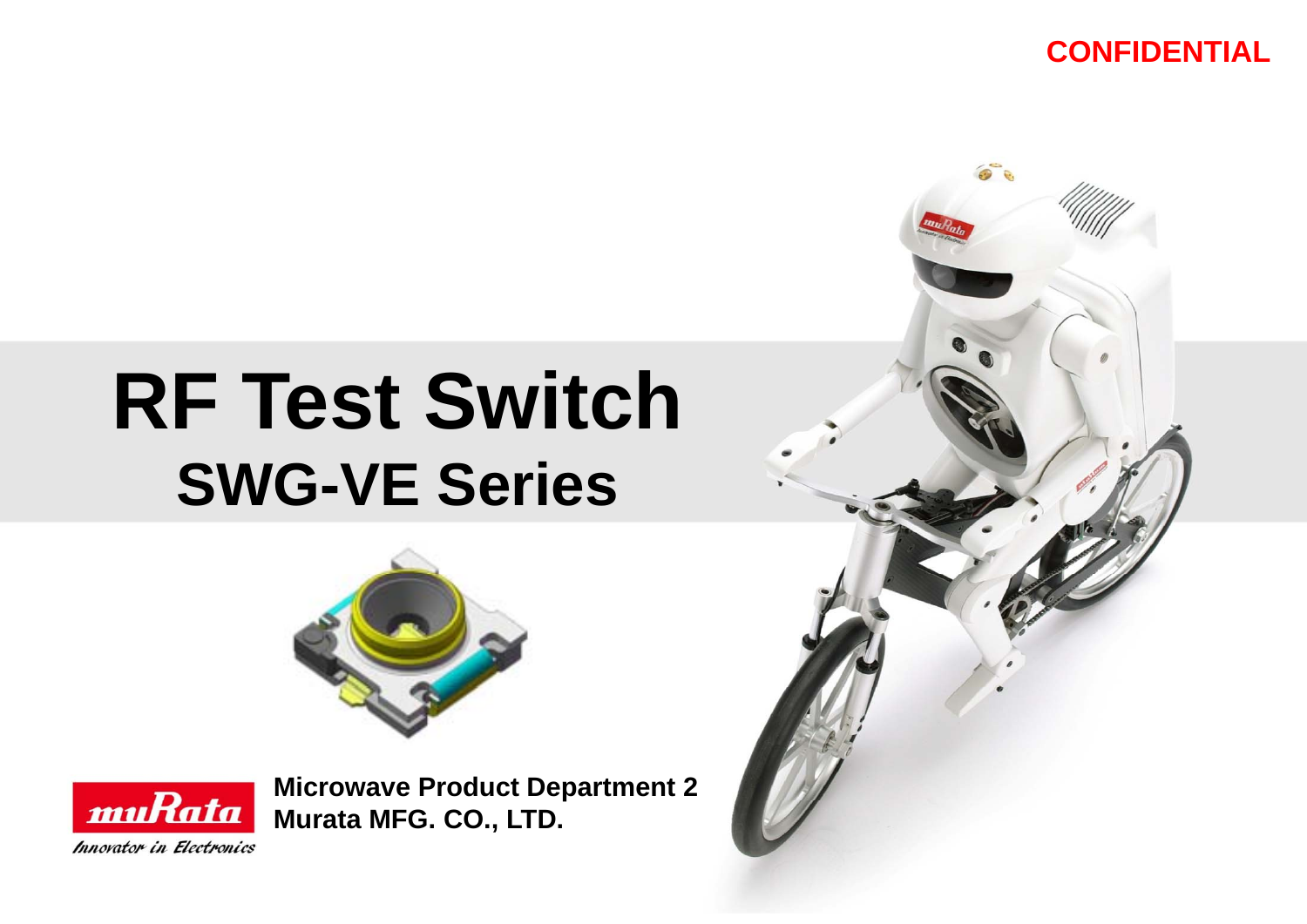# **Roadmap for Switch Connector**



All Rights Reserved, Copyright<sup>®</sup> Murata Manufacturing Co., Ltd.

**Confidential 2011/March**

2

muRata Innovator in Electronics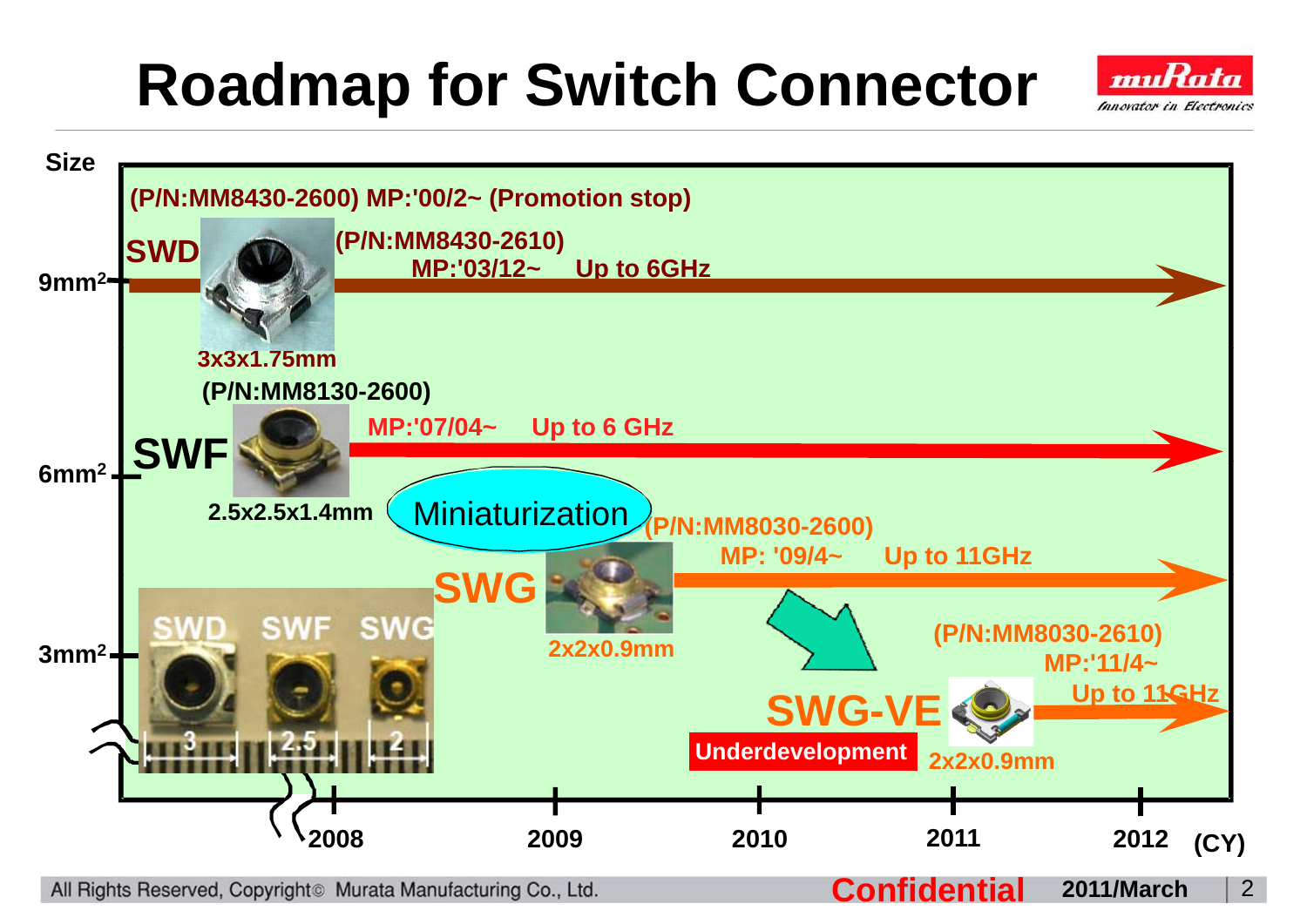# **SWG-VE**:**MM8030-2610**

## **SWG and SWG-VE Comparison**





- Same size : 2 x 2 x 0.9mm
- Outer conduct size : 0.9mm→1.0mm (Adhered force of electrode terminal UP)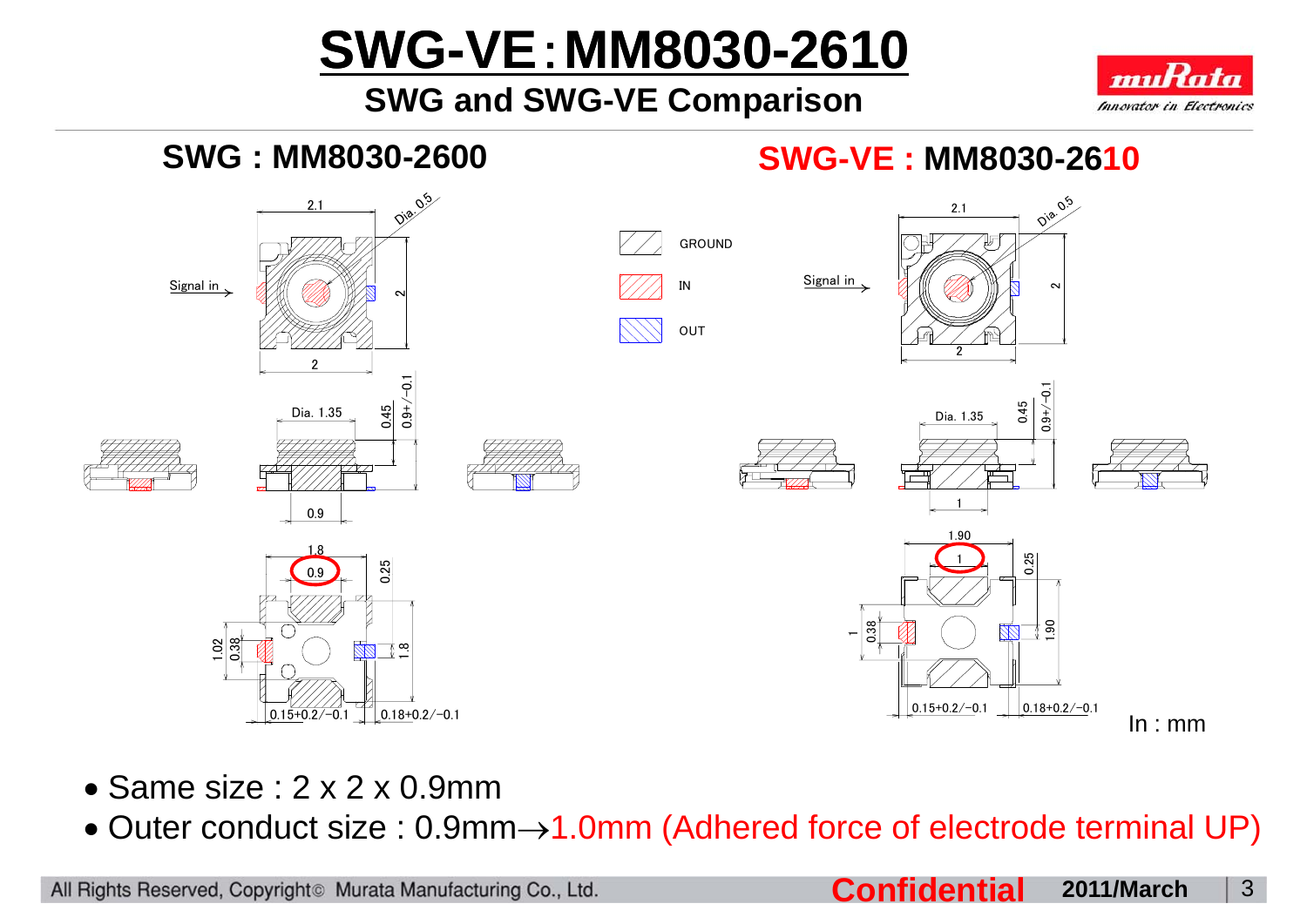# **SWG-VE**:**MM8030-2610**

**Land Pattern and Stencil Mask Size**







In : mm

- The material of PCB is the epoxy resin of glass fabric base. (ε r=4.8)
- Thickness is 1.0mm.
- $\bullet$  The solder resist should be printed except for the land on the PCB.  $\ldots$  standard stencil mask pattern.  $\ldots$

•There is the possibility to have the contact failure by solder shifting into contact point, if the excess solder is used by non standard stencil mask pattern. .

#### Standard land pattern Standard stencil mask size

## **SWG-VE pattern is same as SWG.**

All Rights Reserved, Copyright<sup>®</sup> Murata Manufacturing Co., Ltd.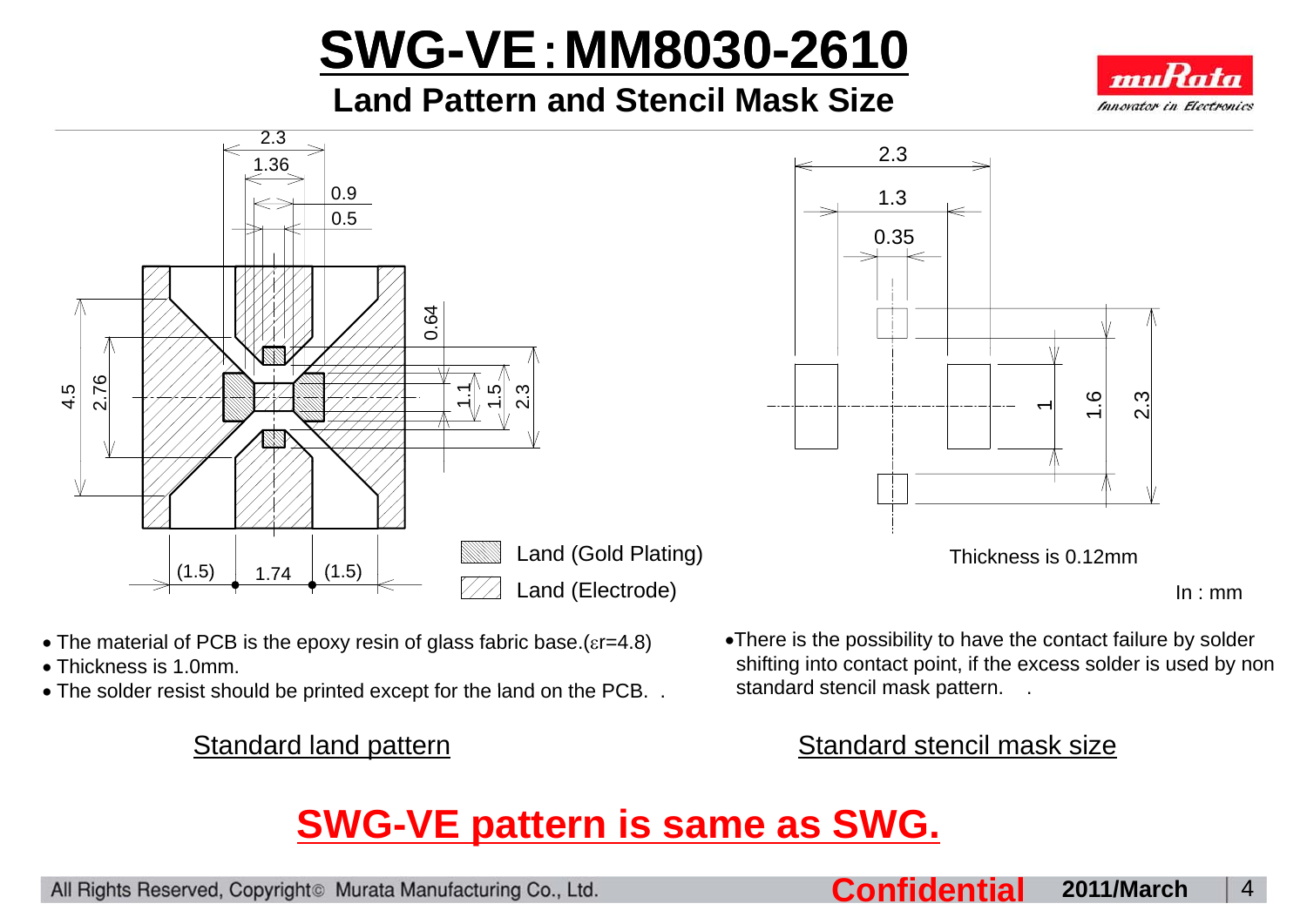## **SWG-VE**:**MM8030-2610**

## **Specification**



| <b>Item</b>                             | <b>Specification</b> |               |  |
|-----------------------------------------|----------------------|---------------|--|
| Size $W \times D \times H$ (mm)         | 2.0x2.0x0.9          |               |  |
| Land Size (mm)                          | 2.3x2.3              |               |  |
| <b>Frequency Rating</b>                 | up to 11GHz          |               |  |
| <b>Impedance</b>                        | 50 ohm               |               |  |
| <b>Power Rating</b>                     |                      | 2W max.       |  |
| V.S.W.R.                                | to 3GHz              | 1.2 max.      |  |
|                                         | 3 to 6GHz            | $1.3$ max.    |  |
|                                         | 6 to 11GHz           | $1.5$ max.    |  |
| <b>Insertion Loss</b><br>(at ON switch) | to 3GHz              | $0.1$ dB max. |  |
|                                         | 3 to 6GHz            | 0.2dB max.    |  |
|                                         | 6 to 11GHz           | 0.5dB max.    |  |
| <b>Isolation</b><br>(at OFF switch)     | to 3GHz              | 20dB min.     |  |
|                                         | 3 to 6GHz            | 15dB min.     |  |
|                                         | 6 to 11GHz           | 10dB min.     |  |
| <b>Durability</b>                       |                      | 100 cycles    |  |

## **SWG-VE specification is same as SWG.**

All Rights Reserved, Copyright<sup>®</sup> Murata Manufacturing Co., Ltd.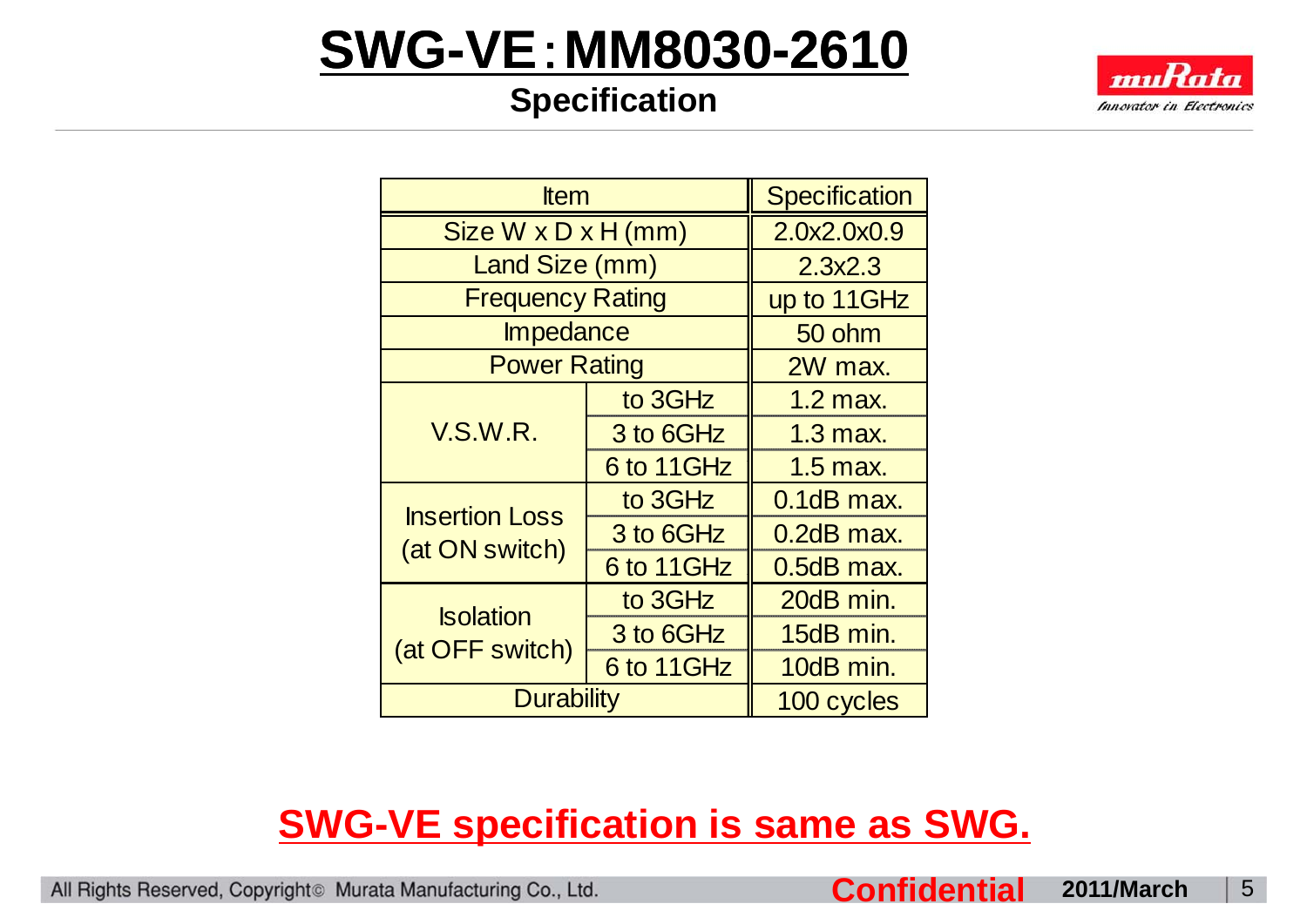## **SWG-VE Series**

**Measurement probe**







With floating function **VE version** *SWD/SWF/SWG common type*

**Manual Probe : MXHQ87WA3000**



All Rights Reserved, Copyright<sup>®</sup> Murata Manufacturing Co., Ltd.

**Underdevelopment**

# **Target S/P : 1000JPY**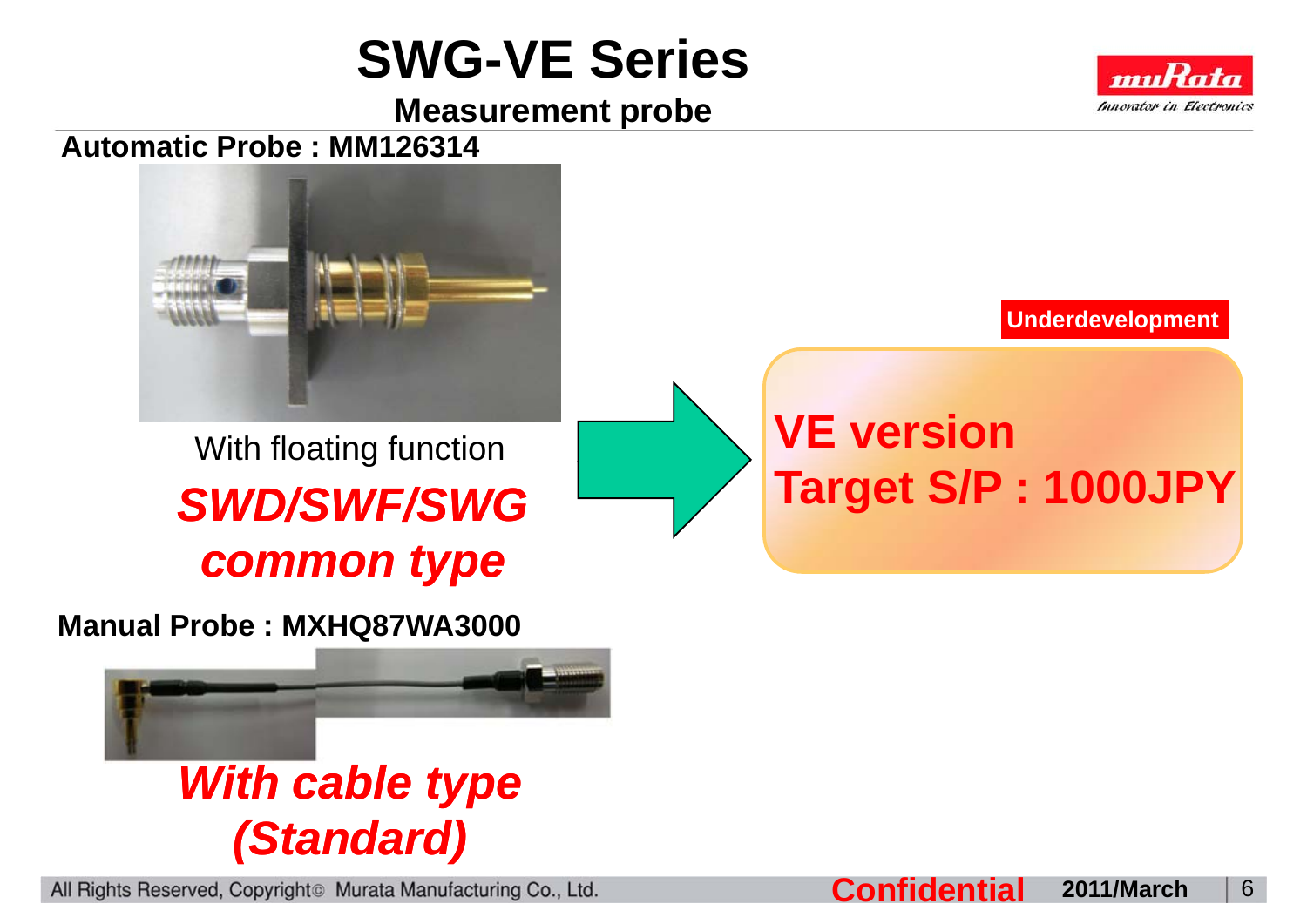

# **Thank you very much!**

All Rights Reserved, Copyright<sup>®</sup> Murata Manufacturing Co., Ltd.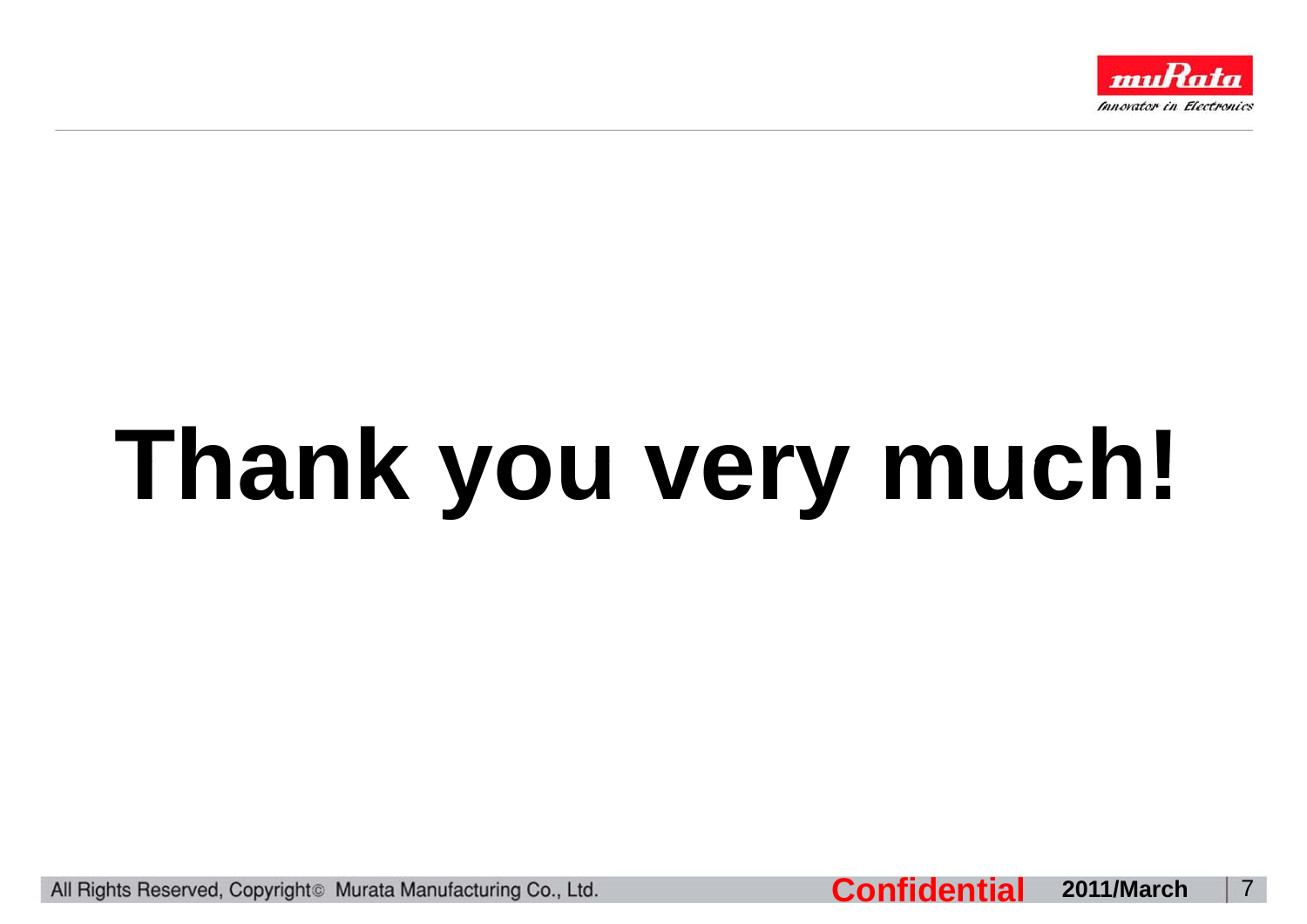

# **Appendix**

All Rights Reserved, Copyright<sup>®</sup> Murata Manufacturing Co., Ltd.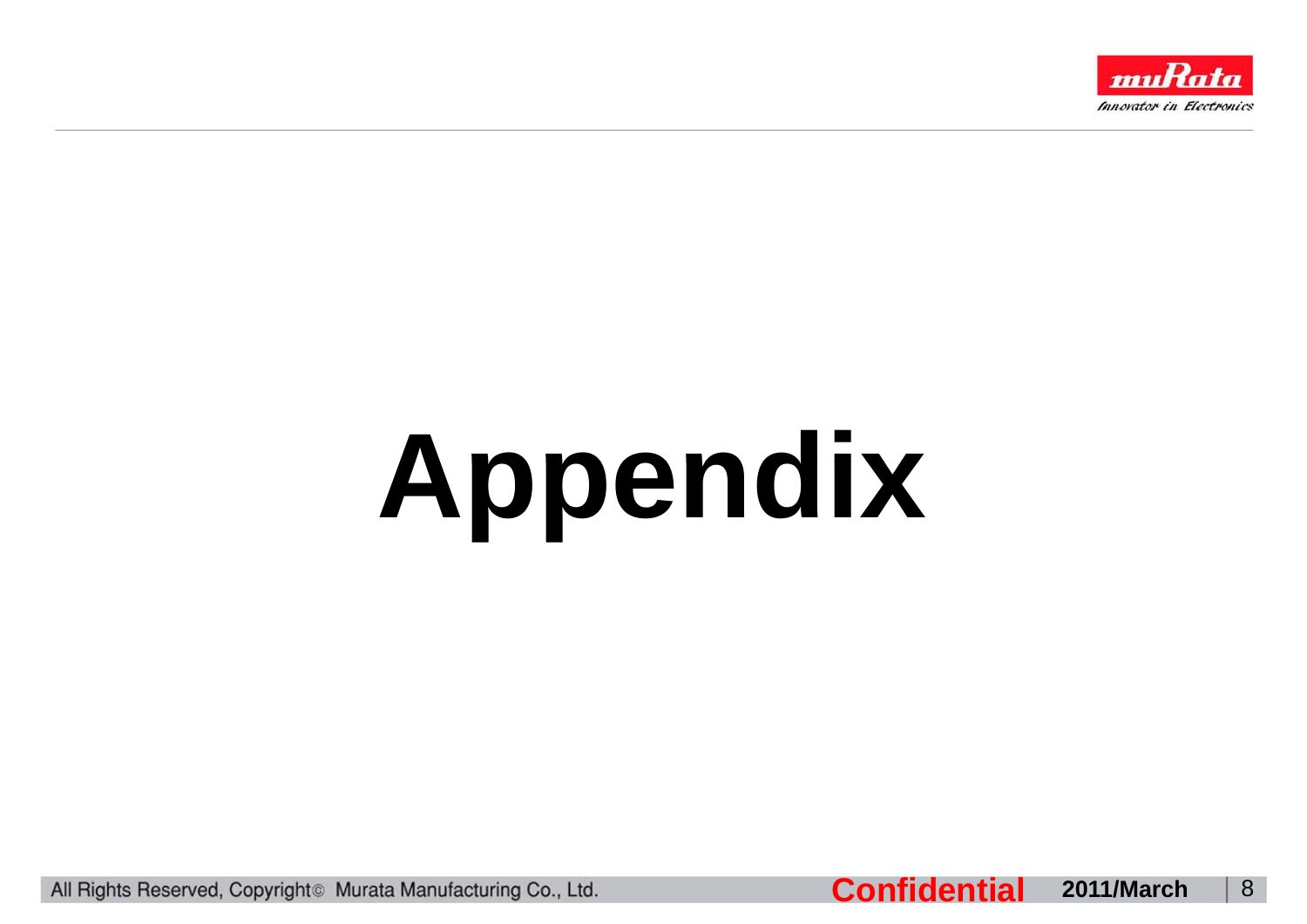# **Market Share**





# **Global No.1 RF-test Switch Supplier**

¾ Total sales volume: Over 2.5 billion (since 2000) ¾ SWG type will be <sup>a</sup> main item in 2010C 2010C.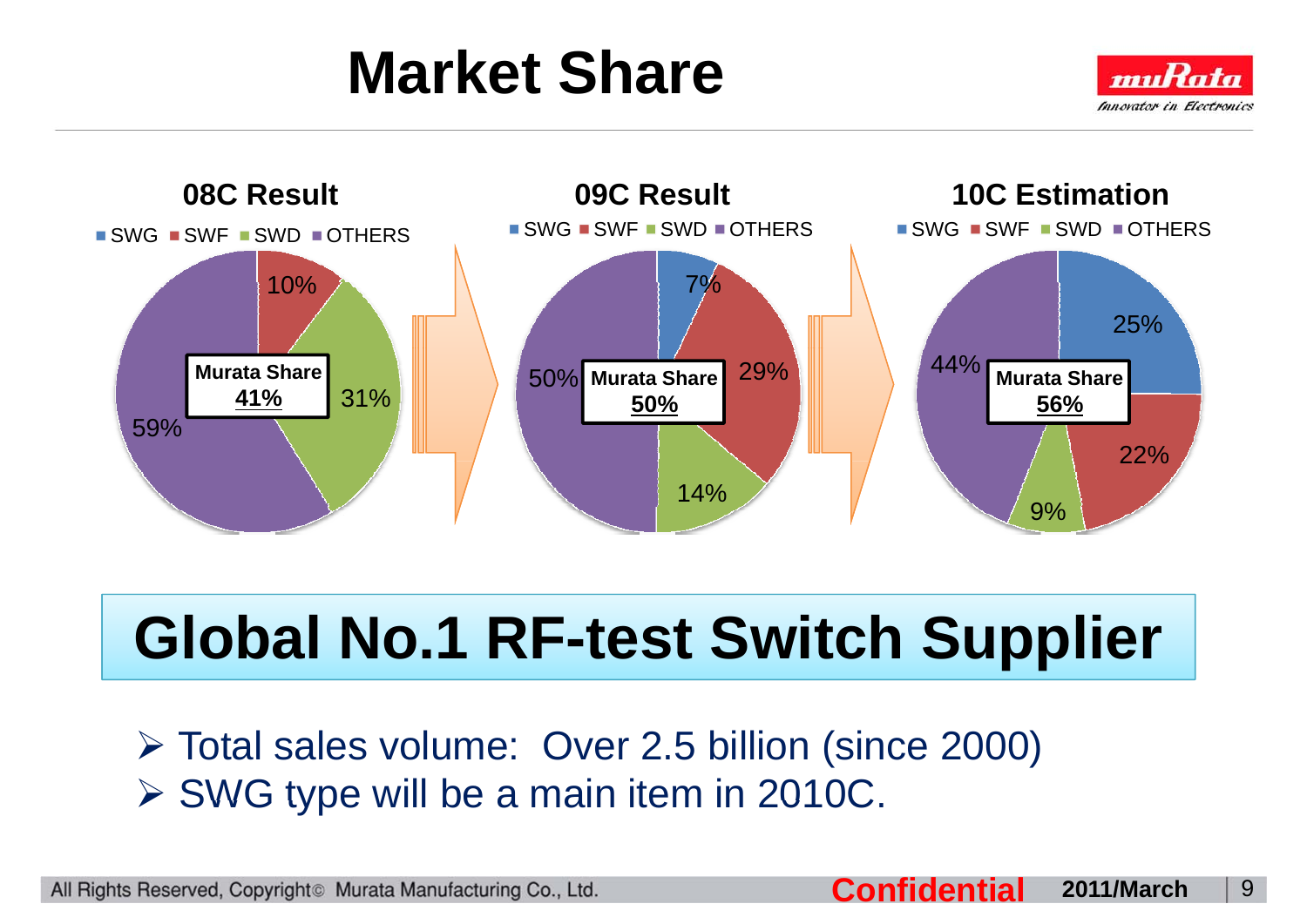



## **Feature**

- •Suitable for inspection purpose **Cellular sAntenna**
	- •2 x 2mm, 0.9mm height

## World smallest

- •Excellent RF performance. p Insertion Loss: 0.1dB max. (up to 3GHz) VSWR: 1.2 max. (up to 3GHz)
- •High frequency available: up to 11 GHz High available:
	- •High durability: 100 cycles mating
	- •Simple measurement mechanism
	- •Reliable conductivity

Double contact mechanismSimple Beam

- $\bullet$ Less flux penetration design
- •Probe selection

Automatic probe and Manual probe

# *Contribute High Density Density Design!!*

All Rights Reserved, Copyright<sup>®</sup> Murata Manufacturing Co., Ltd.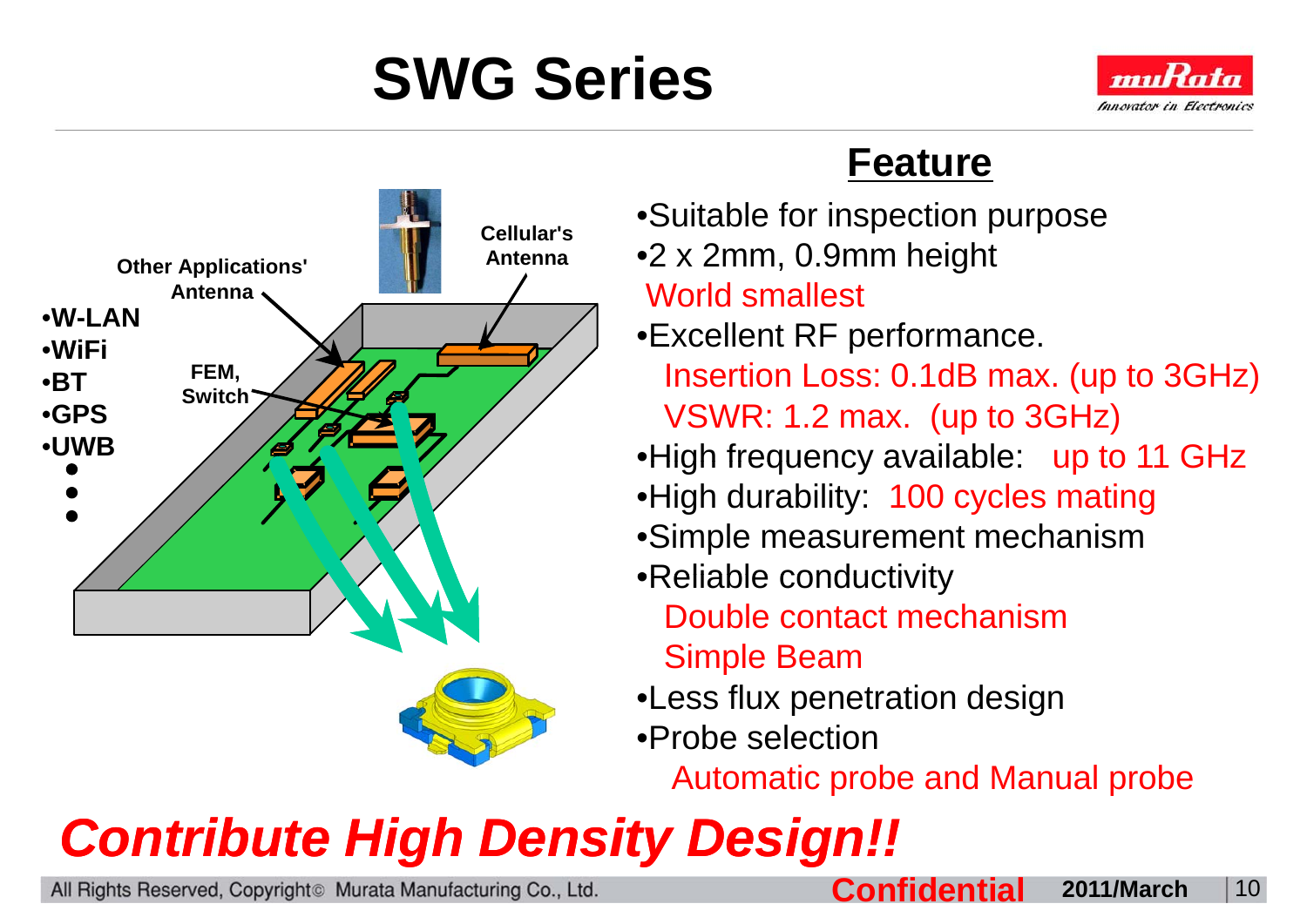## **MM8030-2600RK0: Specification**



2.3x2.3

**up to 11GHz**

50 ohm

2W max.

**1.2 max.**

1 3 max

**0.1dB max.**

0.2dB max.

**20dB min.**

**100 cycles**



## **Performance**

All Rights Reserved, Copyright<sup>®</sup> Murata Manufacturing Co., Ltd.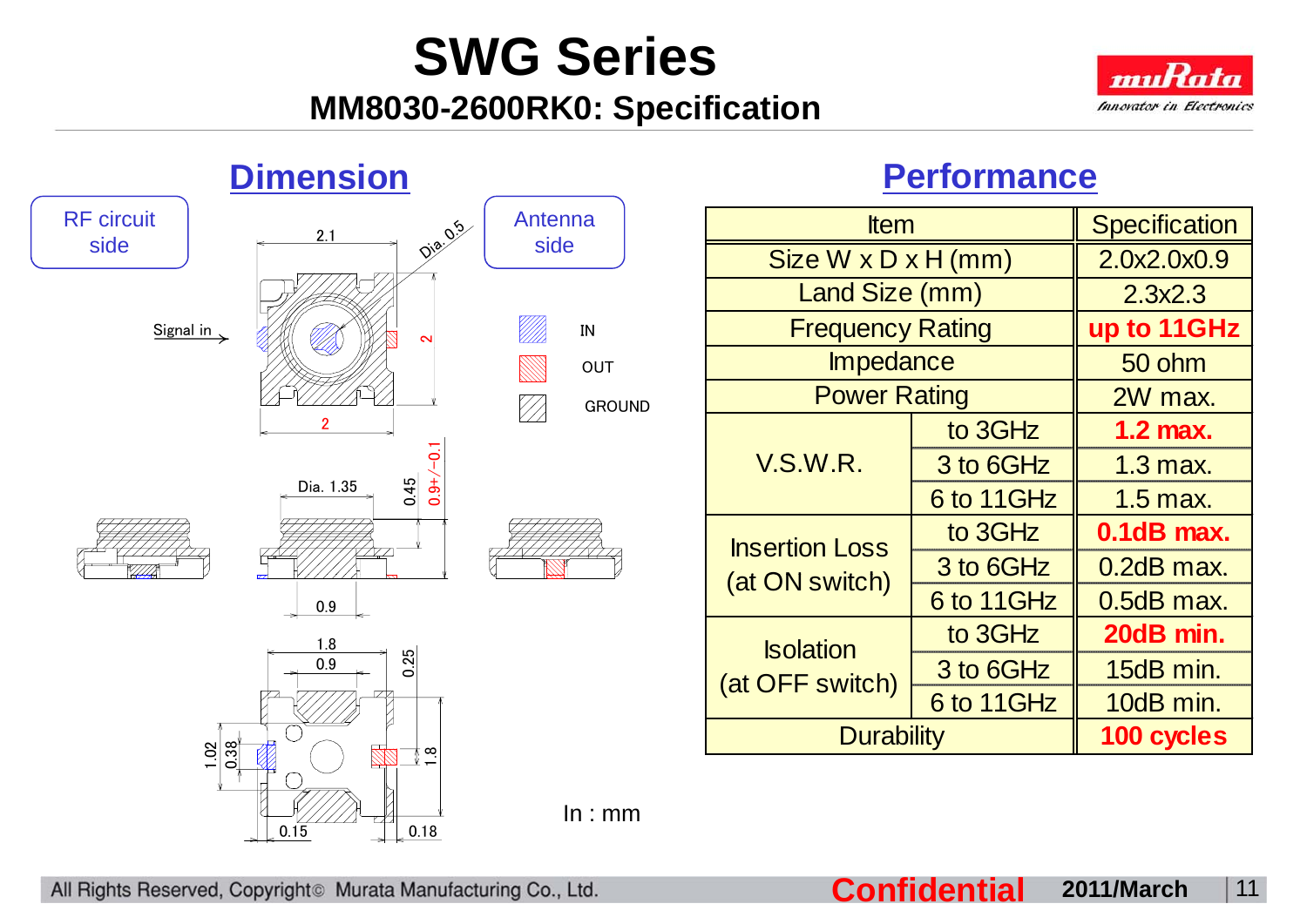

**MM8030-2600RK0: Land Pattern and Stencil 2600RK0: Mask Size**



 $1.3$ 0.35 $\mathbf{c}$  $-$  9  $\frac{9}{1}$  3 Thickness is 0.12mm

2.3

Standard stencil mask size

- •The material of P.C.B. is the epoxy resin of glass fabric base. (Dielectric constant  $= 4.8$ )
- Thickness is 1.0mm
- $\bullet$ The solder resist should be printed except for the land on the PCB

#### **Standard land pattern**

All Rights Reserved, Copyright<sup>®</sup> Murata Manufacturing Co., Ltd.

**Confidential 2011/March** <sup>12</sup>

In : mm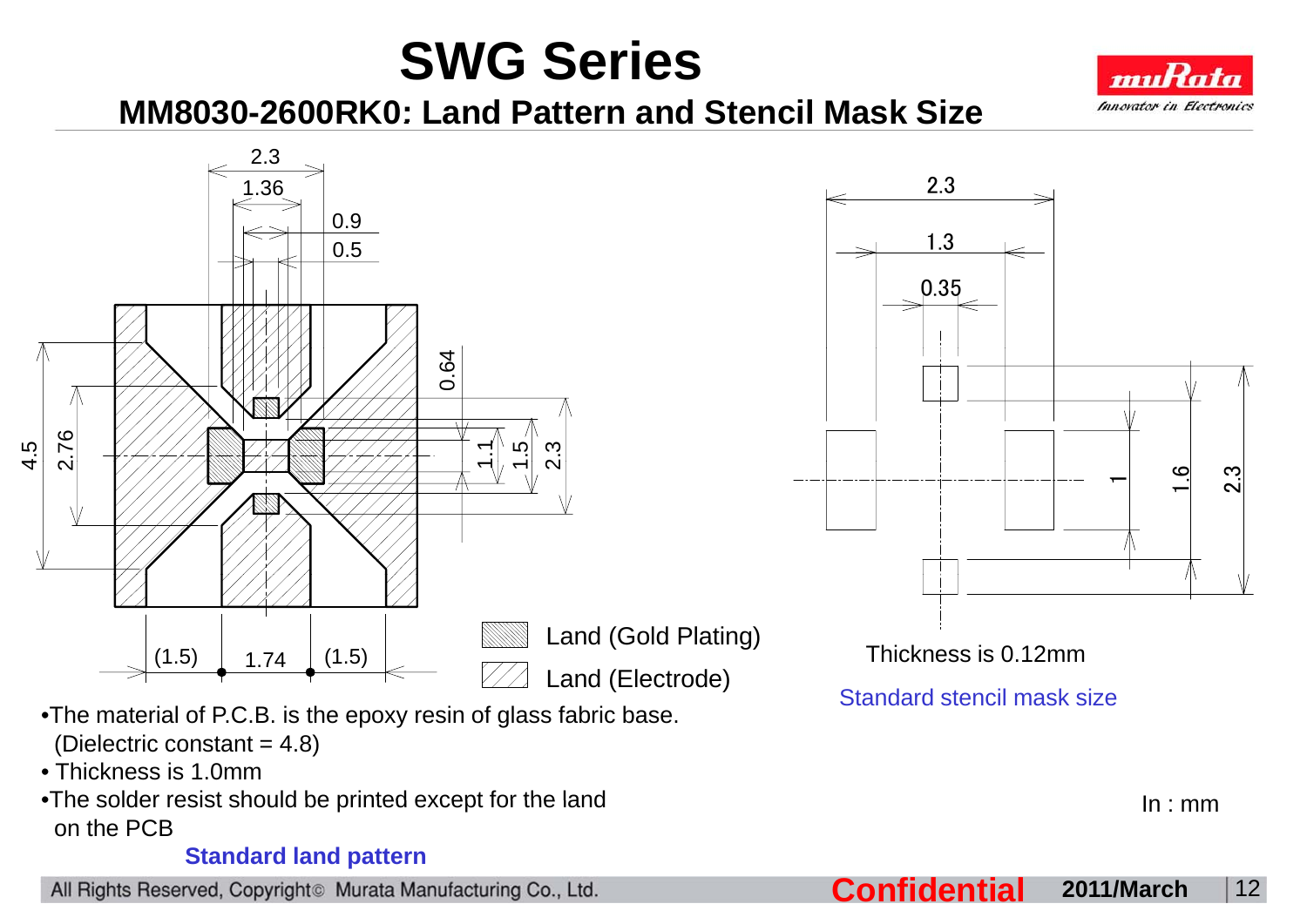

**MM8030-2600RK0: VSWR, Insertion Loss Data and Isolation**

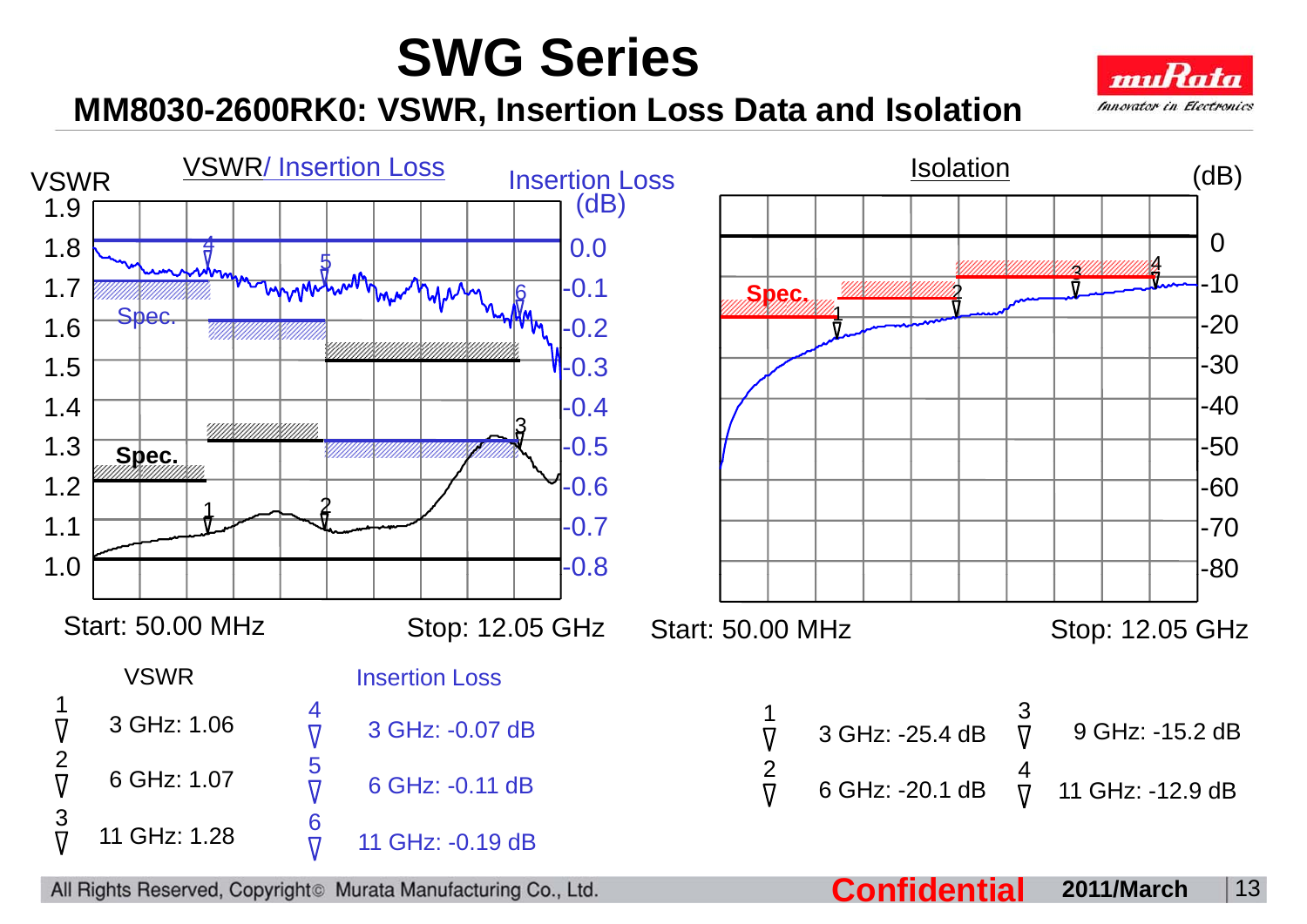## **Switch mechanism**



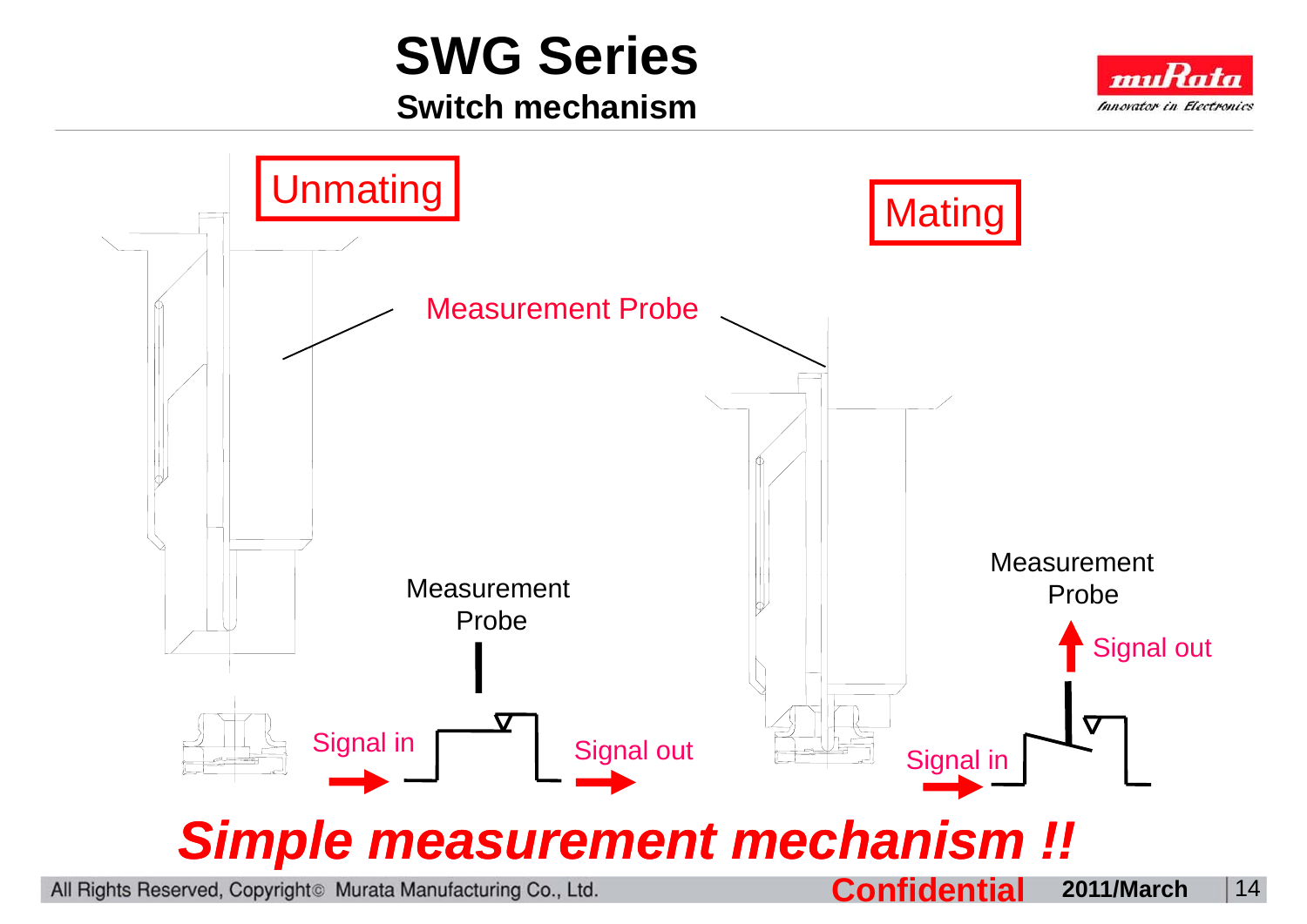## **Automatic Probe: MM126314**



In : mm

# *SWD/SWF/SWGcommon type*

## With floating function

All Rights Reserved, Copyright<sup>®</sup> Murata Manufacturing Co., Ltd.



## **Performance**

| <b>Item</b>             | Specification  |               |
|-------------------------|----------------|---------------|
| <b>Frequency Rating</b> | Up to 11GHz    |               |
| <b>Impeadance</b>       | 50 ohm         |               |
| <b>Voltage Rating</b>   | 250V r.m.s.    |               |
| <b>VSWR</b>             | to 3GHz        | 1.6 max.      |
|                         | 3 to 6GHz      | $1.7$ max.    |
|                         | 6 to 11GHz     | 2.1 max.      |
| <b>Insertion Loss</b>   | to 3GHz        | 0.4dB max.    |
|                         | 3 to 6GHz      | $0.85dB$ max. |
|                         | 6 to 11GHz     | 1.4dB max.    |
| <b>Durability</b>       | 1000000 cycles |               |

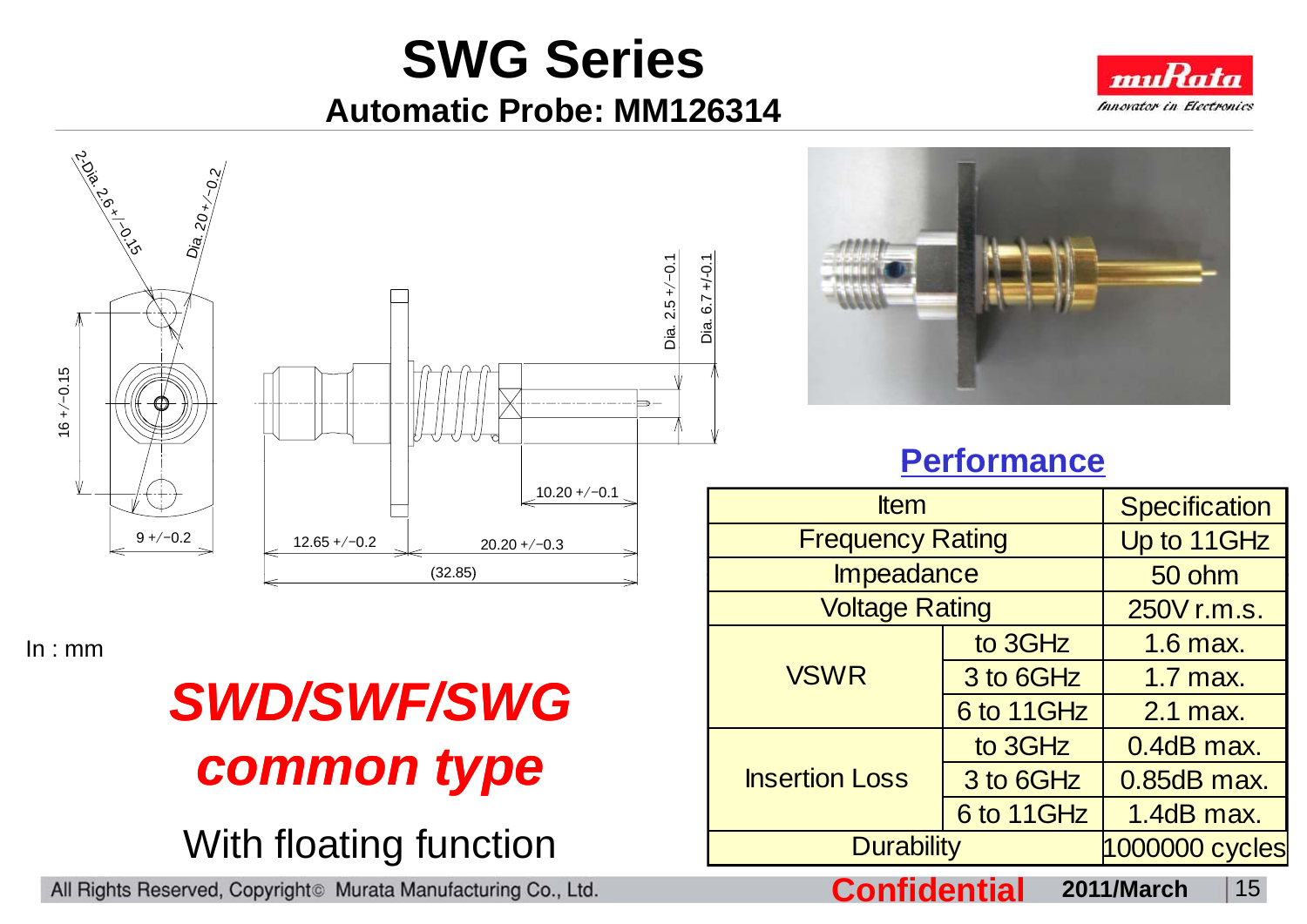**Probe Instruction: MM126314**





All Rights Reserved, Copyright<sup>®</sup> Murata Manufacturing Co., Ltd.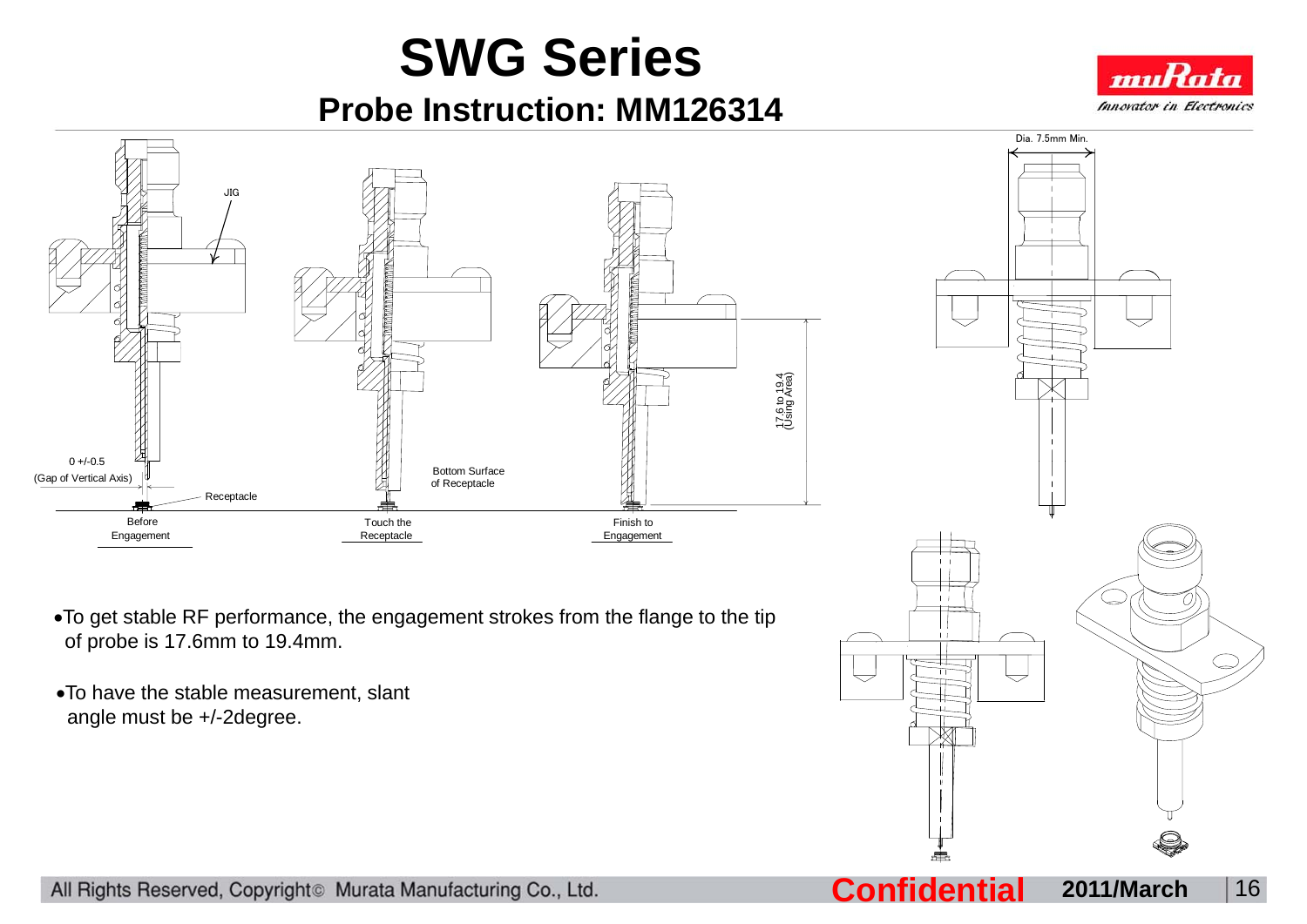## **SWG Series Automatic Probe: MM126310**





## **high durability type** *(Standard)*

Without floating function

All Rights Reserved, Copyright<sup>®</sup> Murata Manufacturing Co., Ltd.

**Confidential 2011/March** <sup>17</sup>

Insertion Loss

to  $3GHz$   $0.6dB$  max.

 $3$  to 6GHz  $\parallel$  1.0dB max.

6 to 11GHz  $\vert$  2.0dB max.

Durability 1000000 cycles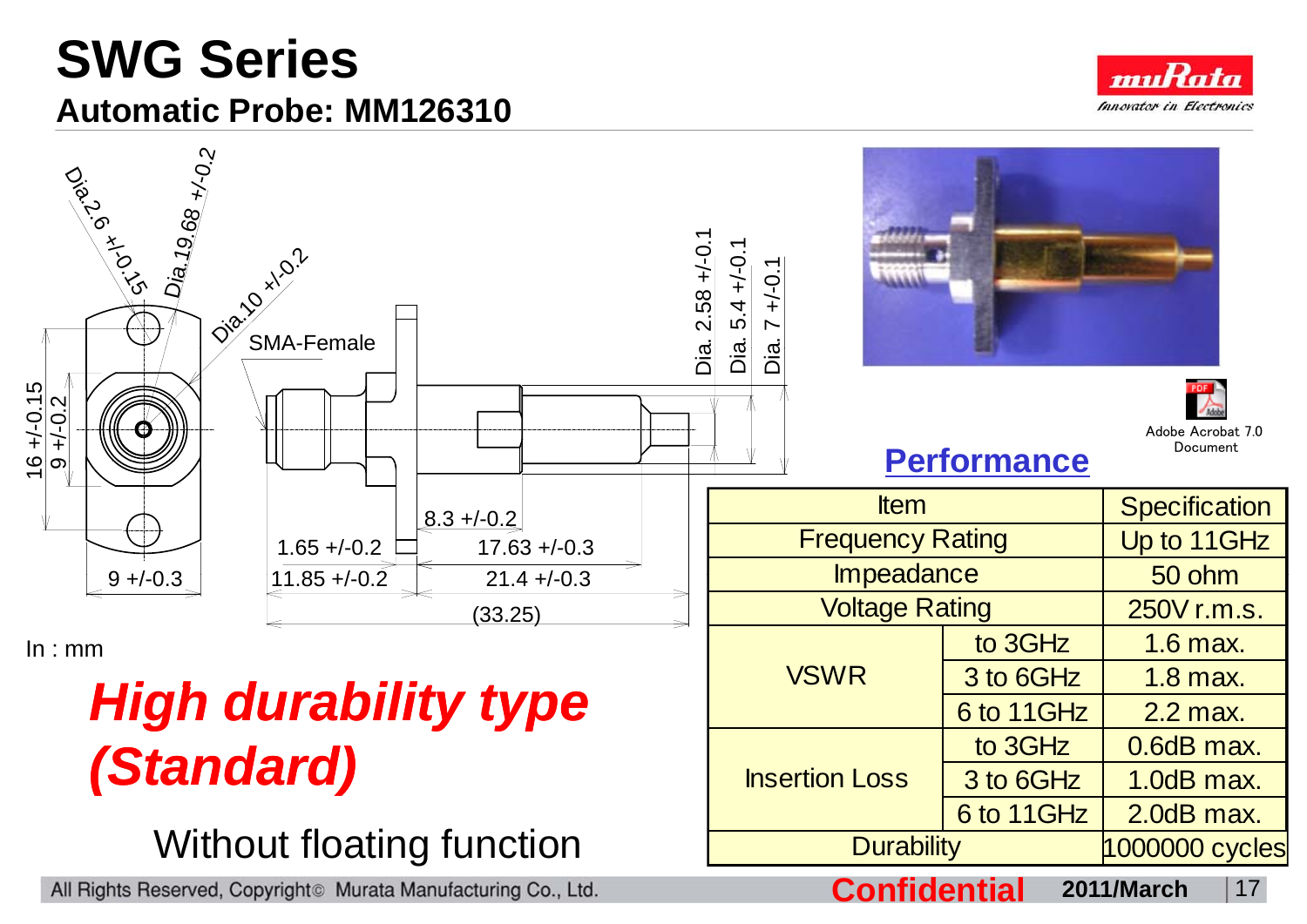## **Probe Instruction: MM126310**





•Floating mechanism, shift to horizontal direction, shall be installed into Jig if there is tolerance between probe and connector.

•0+/-0.5mm tolerance can be utilized by using the taper, located at tip of probe, if the floating mechanism is set to the Jig.

•To get stable RF performance, pressure force shall be 5-9N.

All Rights Reserved, Copyright<sup>®</sup> Murata Manufacturing Co., Ltd.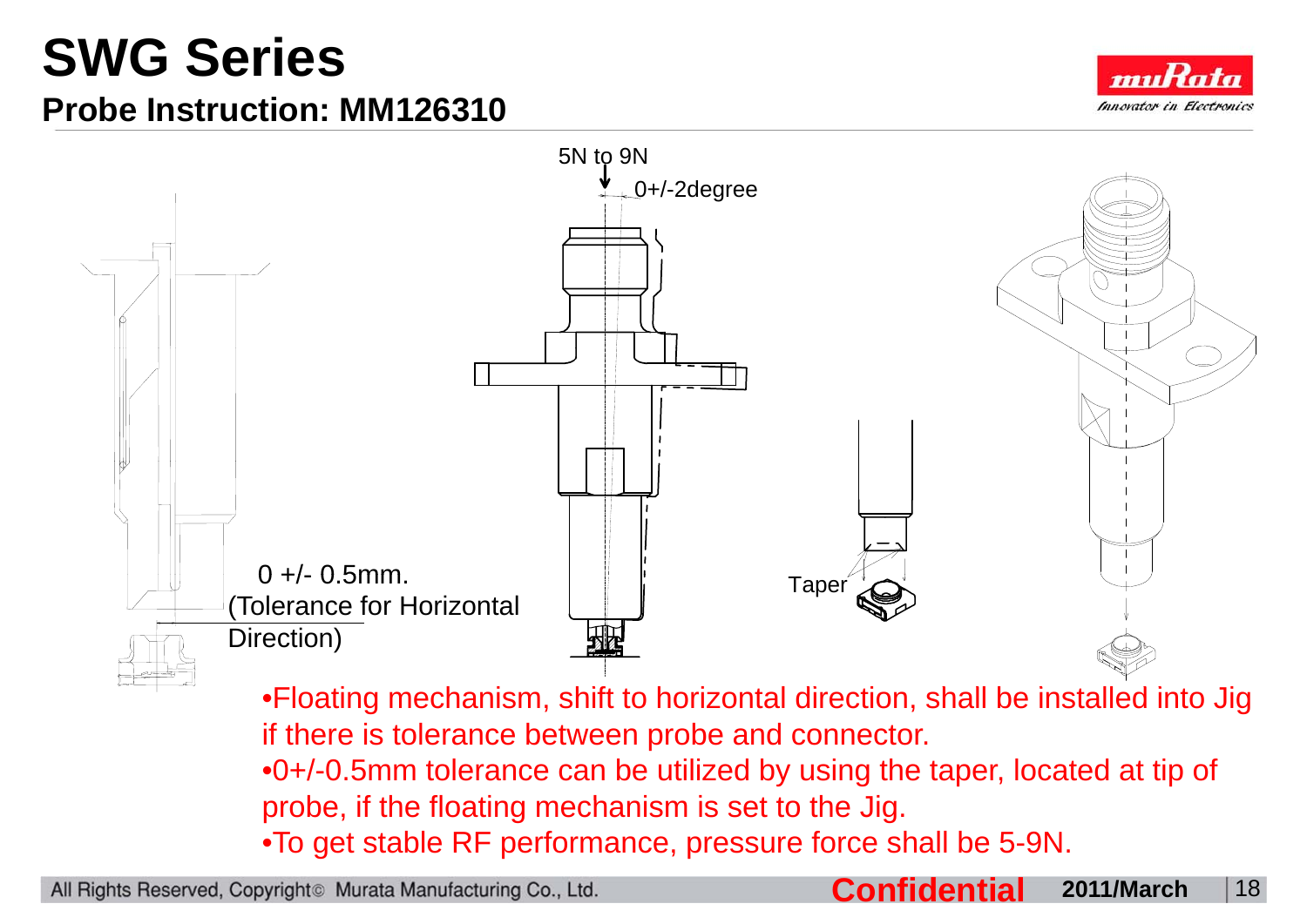## **Cable for Probe: MXHQ87HR3000/MXHR87HR3000**





#### MXHQ87HR3000



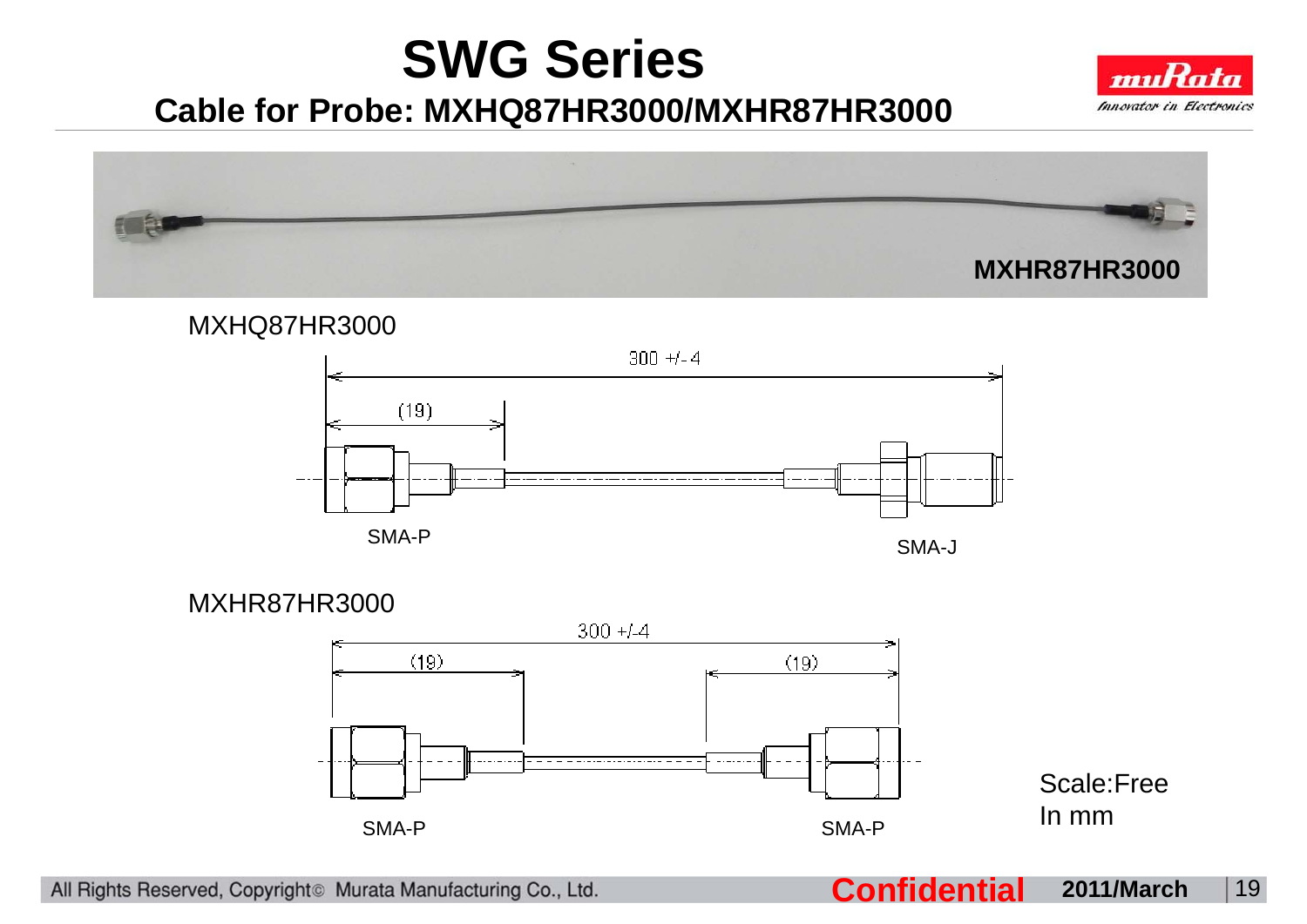**Manual Probe: MXHQ87WA3000**



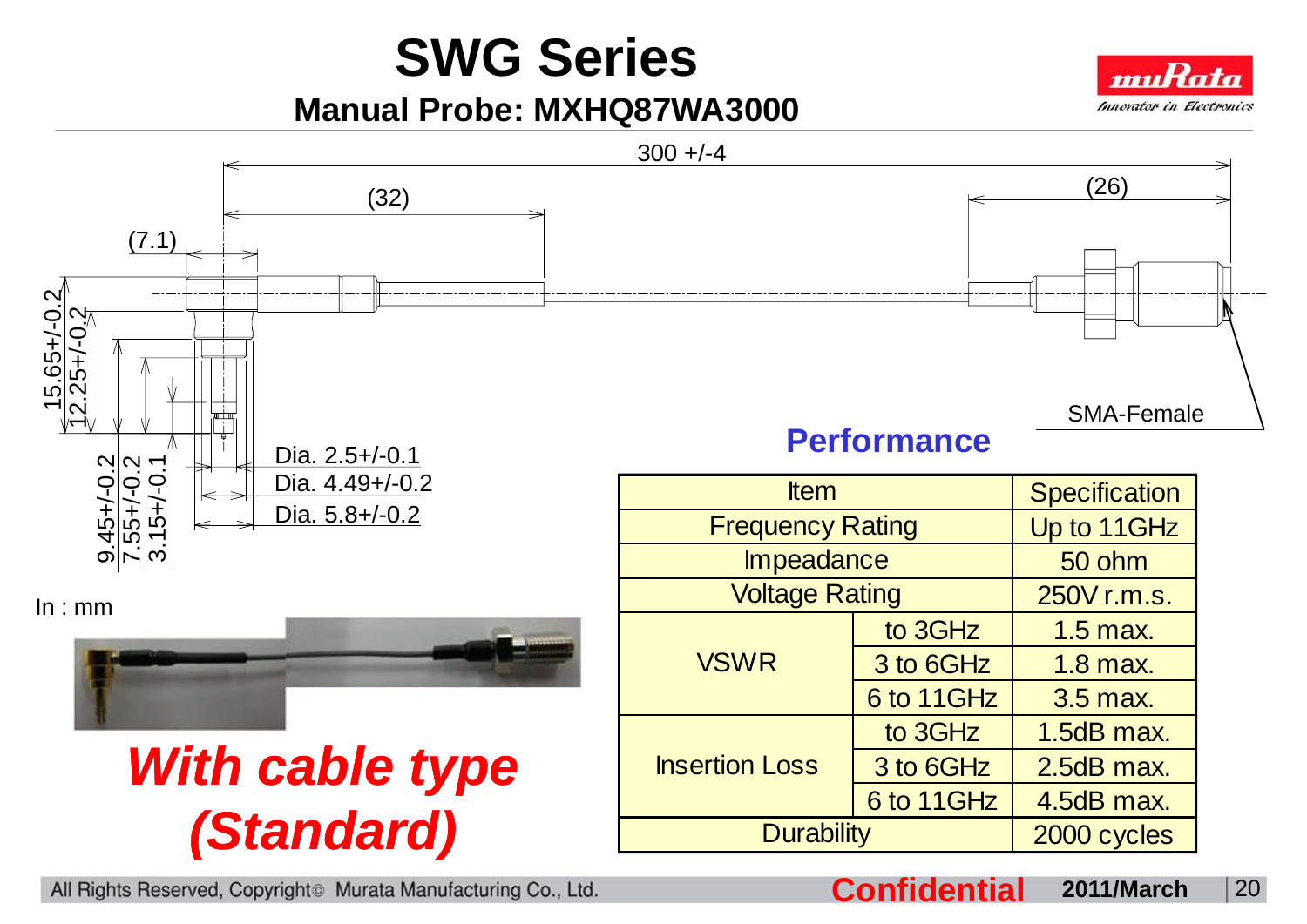**Manual Probe: MM126311**